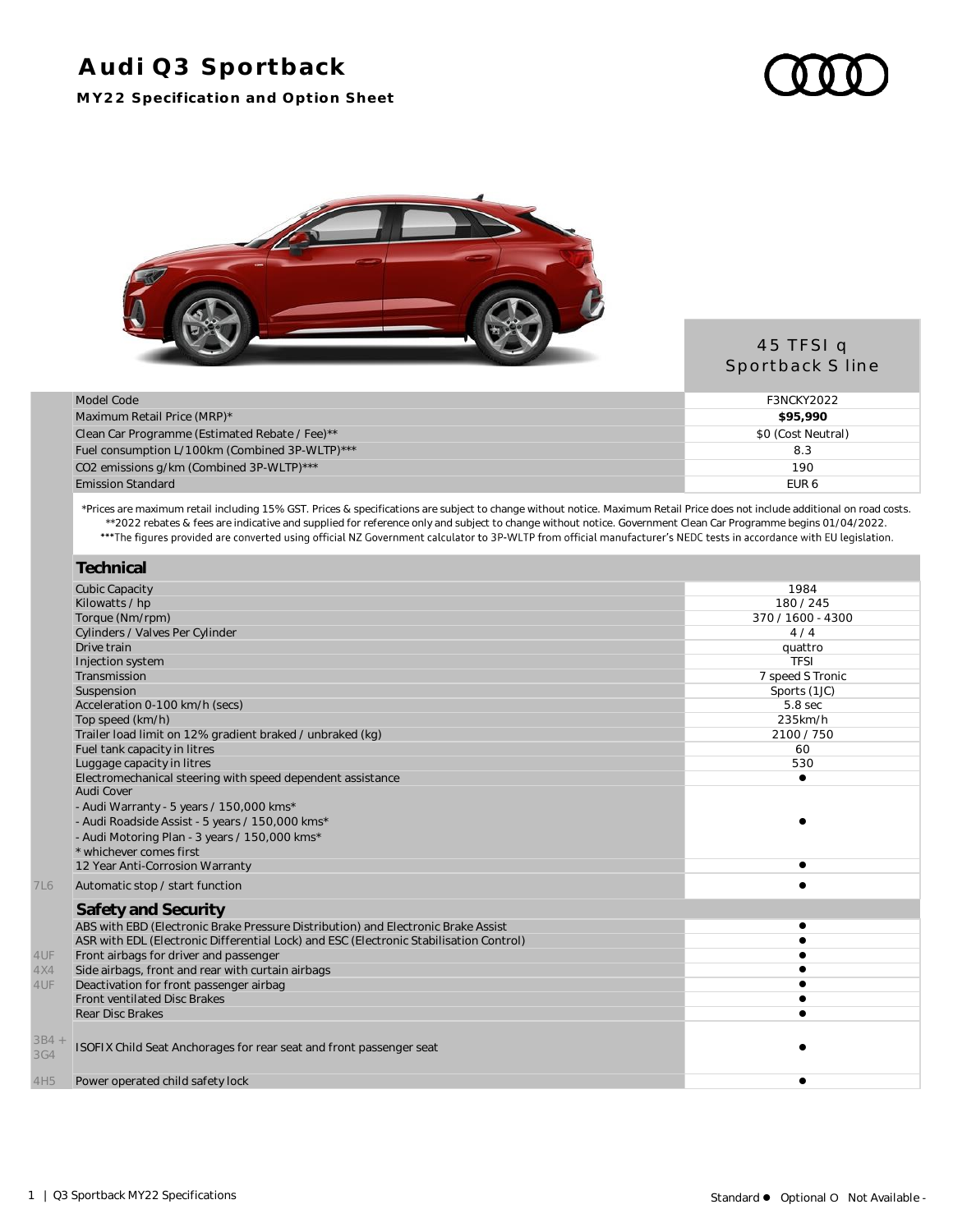

## 45 TFSI q Sportback S line

|                         | Model Code                                                                                                                    | <b>F3NCKY2022</b>               |
|-------------------------|-------------------------------------------------------------------------------------------------------------------------------|---------------------------------|
|                         | Maximum Retail Price (MRP)*                                                                                                   | \$95,990                        |
|                         | <b>Driver Assistance Systems</b>                                                                                              |                                 |
| UH <sub>2</sub>         | Audi Hold Assist - electronic parking brake                                                                                   | $\bullet$                       |
| UG5                     | Audi Hill Descent Control                                                                                                     |                                 |
| 7X2                     | Parking Aid Front & Rear                                                                                                      |                                 |
| KA6                     | 360 degree surround view camera                                                                                               |                                 |
| 7Y1                     | Lane change assistant                                                                                                         |                                 |
| 7W1                     | Audi pre sense basic                                                                                                          |                                 |
| PCG<br>$(8T8 +$<br>6K4) | Adaptive cruise control with speed limiter (incl. forward collision warning and autonomous emergency braking)                 |                                 |
|                         | Exterior                                                                                                                      |                                 |
| 43K                     | <b>Alloy Wheels</b>                                                                                                           | 19" cast alloy wheels           |
|                         |                                                                                                                               | in 5-arm dynamic design         |
|                         | Tyres                                                                                                                         | 235 / 50 R19                    |
| <b>7K9</b>              | Tyre pressure monitoring system                                                                                               |                                 |
| 1M5                     | Towbar preparation - Hitch and wiring adapter sold separately                                                                 |                                 |
| 4ZB                     | High gloss package                                                                                                            |                                 |
| 2JD                     | Full paint finish (body colour)                                                                                               |                                 |
| 6XE                     | Exterior mirrors - electrically adjustable, heated, power folding, incl. front passenger exterior mirror lowering<br>function |                                 |
| <b>4E7</b>              | Luggage compartment lid, electrically opening and closing                                                                     |                                 |
| 6FA                     | Exterior mirror housing in body colour                                                                                        |                                 |
| 81T                     | <b>LED Headlights</b>                                                                                                         |                                 |
| 8G1                     | High beam assist                                                                                                              |                                 |
| <b>NV8</b>              | LED rear taillights with dynamic turn indicator                                                                               |                                 |
| 8TB                     | Rear fog lamps                                                                                                                |                                 |
| <b>1G9</b>              | Space saving spare wheel                                                                                                      |                                 |
| 2H6                     | Audi drive select                                                                                                             |                                 |
| 1JC                     | Sports suspension                                                                                                             |                                 |
|                         | Interior                                                                                                                      |                                 |
| 9AK                     | Air Conditioning - automatic (two zone)                                                                                       |                                 |
| 5TG                     | Inlays                                                                                                                        | Dark Aluminium,<br>matt brushed |
| QJ1                     | Interior in aluminium look                                                                                                    |                                 |
|                         | Comfort Key and Anti Theft Alarm With Interior Surveillance and Vehicle Immobiliser                                           |                                 |
| 4L6                     | Interior rearview mirror - auto dimming                                                                                       |                                 |
| 7US/<br>81Y             | 10.1" MMI color display incl. MMI touch, full Navigation with high resolution                                                 |                                 |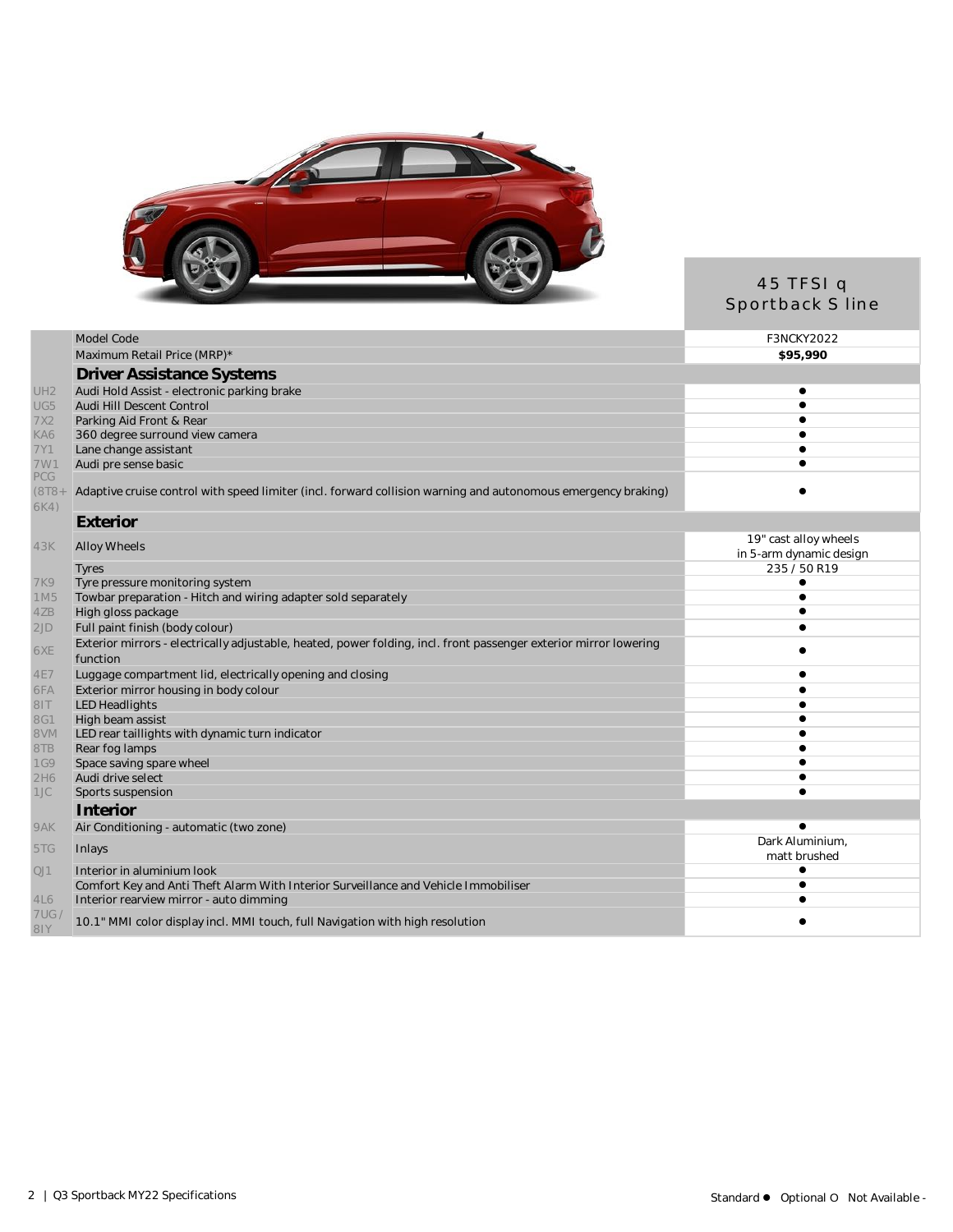

#### 45 TFSI q Sportback S line

| Model Code                                                     | F3NCKY2022                                                                                                                                                                                                                                                                                                                                                                                                                                                                                                                                                                                                                                                      |
|----------------------------------------------------------------|-----------------------------------------------------------------------------------------------------------------------------------------------------------------------------------------------------------------------------------------------------------------------------------------------------------------------------------------------------------------------------------------------------------------------------------------------------------------------------------------------------------------------------------------------------------------------------------------------------------------------------------------------------------------|
| Maximum Retail Price (MRP)*                                    | \$95,990                                                                                                                                                                                                                                                                                                                                                                                                                                                                                                                                                                                                                                                        |
| Audi Connect                                                   |                                                                                                                                                                                                                                                                                                                                                                                                                                                                                                                                                                                                                                                                 |
|                                                                |                                                                                                                                                                                                                                                                                                                                                                                                                                                                                                                                                                                                                                                                 |
| - Online search for navigation destinations                    |                                                                                                                                                                                                                                                                                                                                                                                                                                                                                                                                                                                                                                                                 |
| - Detailed Point of Interest display                           |                                                                                                                                                                                                                                                                                                                                                                                                                                                                                                                                                                                                                                                                 |
| - Online traffic information                                   |                                                                                                                                                                                                                                                                                                                                                                                                                                                                                                                                                                                                                                                                 |
| - Online parking information                                   |                                                                                                                                                                                                                                                                                                                                                                                                                                                                                                                                                                                                                                                                 |
| - Weather information                                          |                                                                                                                                                                                                                                                                                                                                                                                                                                                                                                                                                                                                                                                                 |
| - myAudi Navigation                                            |                                                                                                                                                                                                                                                                                                                                                                                                                                                                                                                                                                                                                                                                 |
| - Navigation with Google Earth                                 |                                                                                                                                                                                                                                                                                                                                                                                                                                                                                                                                                                                                                                                                 |
|                                                                |                                                                                                                                                                                                                                                                                                                                                                                                                                                                                                                                                                                                                                                                 |
|                                                                |                                                                                                                                                                                                                                                                                                                                                                                                                                                                                                                                                                                                                                                                 |
|                                                                |                                                                                                                                                                                                                                                                                                                                                                                                                                                                                                                                                                                                                                                                 |
|                                                                |                                                                                                                                                                                                                                                                                                                                                                                                                                                                                                                                                                                                                                                                 |
|                                                                |                                                                                                                                                                                                                                                                                                                                                                                                                                                                                                                                                                                                                                                                 |
|                                                                |                                                                                                                                                                                                                                                                                                                                                                                                                                                                                                                                                                                                                                                                 |
|                                                                |                                                                                                                                                                                                                                                                                                                                                                                                                                                                                                                                                                                                                                                                 |
|                                                                |                                                                                                                                                                                                                                                                                                                                                                                                                                                                                                                                                                                                                                                                 |
|                                                                |                                                                                                                                                                                                                                                                                                                                                                                                                                                                                                                                                                                                                                                                 |
|                                                                |                                                                                                                                                                                                                                                                                                                                                                                                                                                                                                                                                                                                                                                                 |
|                                                                |                                                                                                                                                                                                                                                                                                                                                                                                                                                                                                                                                                                                                                                                 |
|                                                                | $\bullet$                                                                                                                                                                                                                                                                                                                                                                                                                                                                                                                                                                                                                                                       |
|                                                                | $\bullet$                                                                                                                                                                                                                                                                                                                                                                                                                                                                                                                                                                                                                                                       |
|                                                                |                                                                                                                                                                                                                                                                                                                                                                                                                                                                                                                                                                                                                                                                 |
|                                                                |                                                                                                                                                                                                                                                                                                                                                                                                                                                                                                                                                                                                                                                                 |
|                                                                |                                                                                                                                                                                                                                                                                                                                                                                                                                                                                                                                                                                                                                                                 |
|                                                                |                                                                                                                                                                                                                                                                                                                                                                                                                                                                                                                                                                                                                                                                 |
|                                                                | Black fabric                                                                                                                                                                                                                                                                                                                                                                                                                                                                                                                                                                                                                                                    |
|                                                                | $\bullet$                                                                                                                                                                                                                                                                                                                                                                                                                                                                                                                                                                                                                                                       |
|                                                                | Sports, 3-spoke multi-function plus with                                                                                                                                                                                                                                                                                                                                                                                                                                                                                                                                                                                                                        |
| Leather Steering Wheel                                         | shift paddles, flat bottomed                                                                                                                                                                                                                                                                                                                                                                                                                                                                                                                                                                                                                                    |
|                                                                |                                                                                                                                                                                                                                                                                                                                                                                                                                                                                                                                                                                                                                                                 |
| Progressive steering                                           | $\bullet$                                                                                                                                                                                                                                                                                                                                                                                                                                                                                                                                                                                                                                                       |
| Ambient lighting package, multi colour                         | $\bullet$                                                                                                                                                                                                                                                                                                                                                                                                                                                                                                                                                                                                                                                       |
| Lumbar support for front seats                                 |                                                                                                                                                                                                                                                                                                                                                                                                                                                                                                                                                                                                                                                                 |
| Seating - front                                                | Sports                                                                                                                                                                                                                                                                                                                                                                                                                                                                                                                                                                                                                                                          |
| Folding rear seat, including rear centre armrest and cupholder |                                                                                                                                                                                                                                                                                                                                                                                                                                                                                                                                                                                                                                                                 |
| Storage & luggage compartment package                          | $\bullet$                                                                                                                                                                                                                                                                                                                                                                                                                                                                                                                                                                                                                                                       |
|                                                                | Audi connect Navigation and infotainment plus (3 years) (IT3).<br>- Map update online<br>Safety & Service (10 years) (NZ4)<br>- Audi Service Request<br>- Audi Roadside Assistant<br>- Emergency Call<br>Security & Convenience (3 years) (EL5).<br>- Vehicle Status Report<br>- Car Finder<br>- Theft Alarm Notification<br>- Remote Lock / Unlock<br>- Remote Horn & Light<br>- Geofencing, Speed Alert<br>Audi Smartphone interface (enables Apple CarPlay, Android Auto)<br>Bluetooth Mobile Phone Preparation<br>Audi Virtual Cockpit<br>Power adjustable front seats<br>Front centre armrest<br>Headlining<br>Height And Reach Adjustable Steering Column |